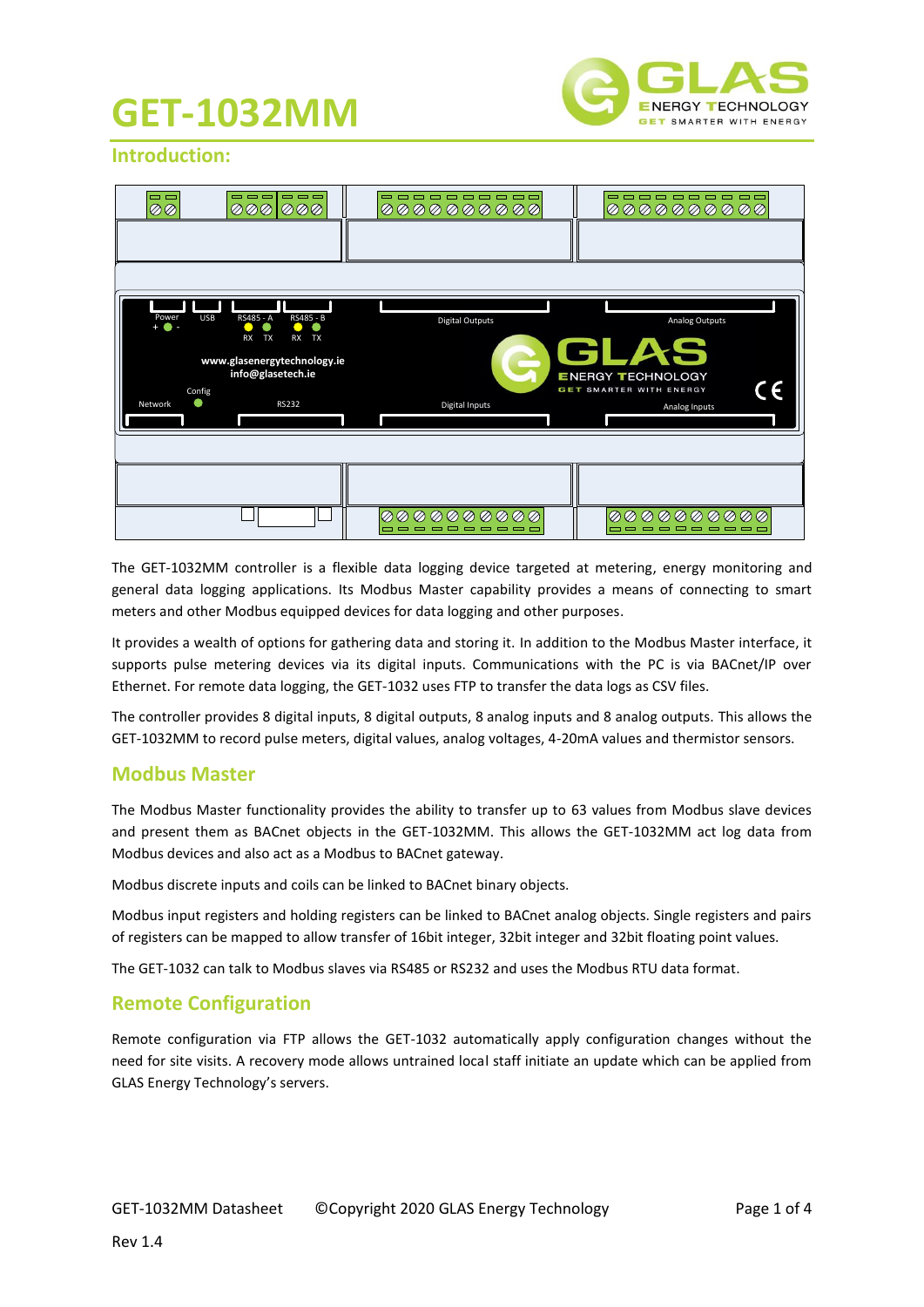# **GET-1032MM**



Number of logs Readings per log Days stored (15min interval) 8 4000 41 10 3200 33

### **Trend logs**

The GET-1032 provides trend log storage in battery backed RAM for between 8 and 63 values depending on the number of readings required per value. In non-grouped configurations, the following combinations of log numbers and lengths are supported:

16 2000 20 20 1600 16 25 1280 13 32 1000 10 40 800 8

Grouping of trend logs can provide up to 63 logs of 1000 entries each with common time bases.

The on board Real Time Clock provides time stamping down to 1 second resolution for all trend log readings and the time can be synchronised to internet time servers for automatic time correction

#### **Schedules**

The GET-1032MM supports 8 BACnet schedules with 10 switching times per day each. These can be used to provide time control of external devices via the digital outputs or can be used with the logged data to provide alerts for "out of hours" usage to help track leaks or energy wastage due to lights or equipment being left on for example.

#### **BACnet support**

The GET-1032MM controller supports BACnet/IP communications. The following BACnet objects are supported:

Accumulators, Analog Inputs, Analog Outputs, Analog Values, Binary Inputs, Binary Outputs, Binary Values, Device, Schedules, Trend Logs

The mapping of physical I/O points to BACnet objects is very flexible and supports the following combinations:

| <b>BACnet Object</b>  | Possible Physical I/O                         |
|-----------------------|-----------------------------------------------|
| Accumulator           | Pulse inputs, Modbus values                   |
| Analog Inputs         | Analog inputs, pulse inputs, Modbus values    |
| <b>Analog Outputs</b> | Analog outputs, PWM digital outputs           |
| <b>Analog Values</b>  | Analog inputs, pulse inputs, Modbus values    |
| <b>Binary Inputs</b>  | Binary inputs, analog inputs                  |
| <b>Binary Outputs</b> | Binary outputs, analog outputs                |
| <b>Binary Values</b>  | Binary outputs, analog outputs, Modbus values |
|                       |                                               |

#### **Inputs/Outputs**

8 Digital inputs – These can be used for normal digital input operation or for pulse counting.

8 Analog Inputs – These inputs have 12 bit resolution. They can be used for 0-10Vdc, 0-20mA/4-20mA, Temperature Sensors, binary input – no pulse capability.

8 digital Outputs – These Darlington pair outputs can be used as sinking digital outputs for up to 50V loads. Outputs 1 and 5 have a single Darlington pair driving the pins. All other outputs have 2 Darlington pairs in parallel to provide a higher drive current. Pass through mode allows digital outputs replicate pulses from digital inputs to avoid the need for pulse splitters in many applications.

8 Analog Outputs – 0-10Vdc, 12 bit resolution, maximum current capability is 20mA. It is not recommended to have maximum current on all outputs simultaneously. They can also be operated as 0-10Vdc binary outputs.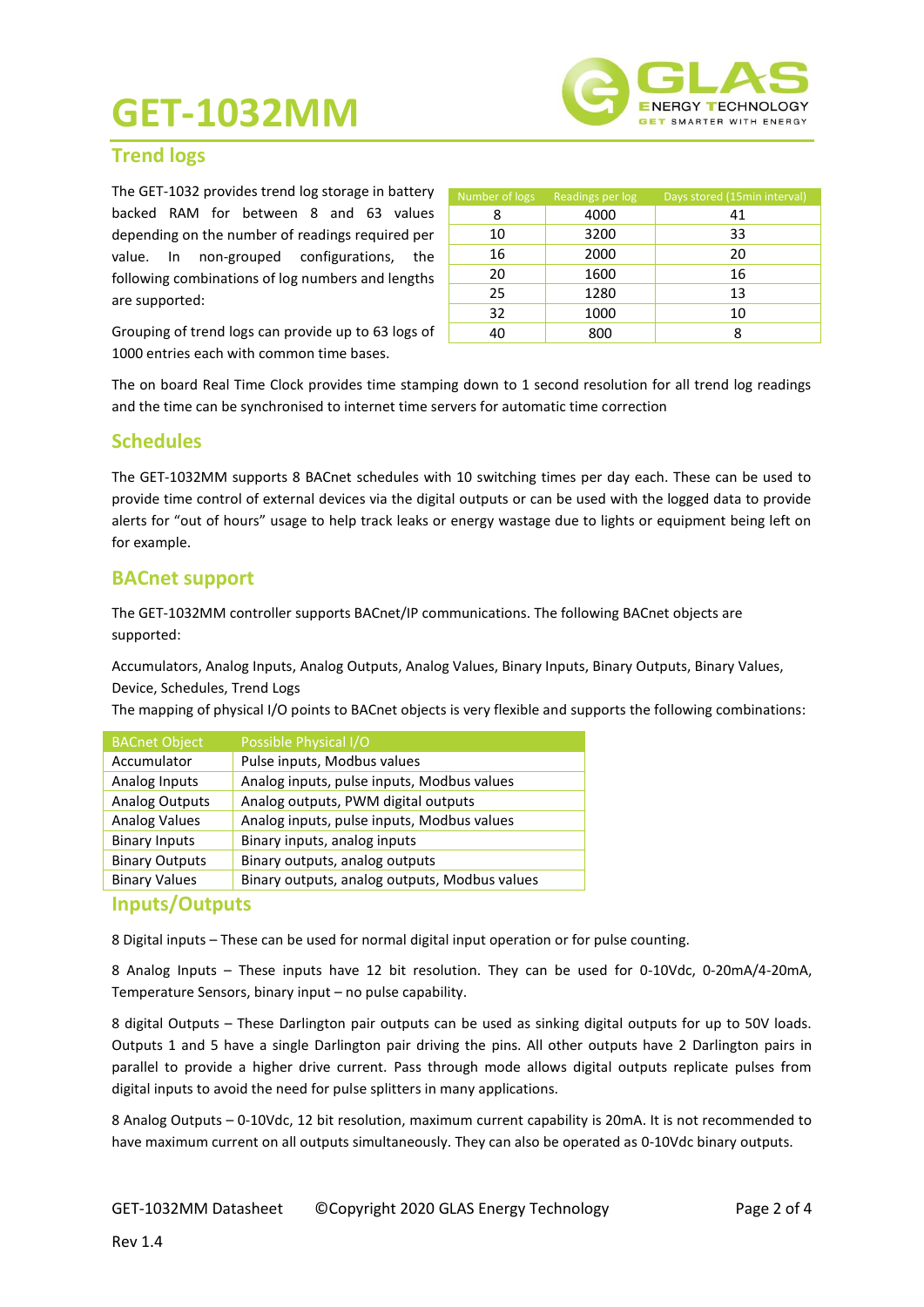# **GET-1032MM**



### **Communications Interfaces:**

The GET-1032MM comes equipped with a comprehensive collection of communications ports to ensure maximum flexibility.

| Port             | <b>Protocols</b>                                  |
|------------------|---------------------------------------------------|
| RS485 Port A     | <b>Modbus Master</b>                              |
| RS485 Port B     | BACnet MS/TP (firmware option)                    |
| <b>RS232</b>     | <b>Modbus Master</b>                              |
| Mini USB         | FTDI Serial interface for firmware upgrade        |
| Ethernet 10baseT | BACnet/IP, SMTP for email alerts, remote firmware |
|                  | upgrade                                           |

#### **LEDs**

There are several LEDs on board which indicate different statuses:

| LED                      | <b>Function</b>                                     |
|--------------------------|-----------------------------------------------------|
| Power                    | Green LED for power OK                              |
| ZigBee Status            | Green LED indicating status of ZigBee connection    |
| Config/Status            | Green LED. Flashes once per second in normal        |
|                          | operation and more frequently for fault indication. |
|                          | Also used when config button is pressed             |
| RS485 port A TX          | Green LED. Flashes for transmit data                |
| RS485 port A RX          | Yellow LED. Flashes for receive data                |
| RS485 port B TX          | Green LED. Flashes for transmit data                |
| RS485 port B RX          | Yellow LED. Flashes for receive data                |
| <b>Ethernet Link</b>     | Orange LED, Ethernet link up                        |
| <b>Ethernet Activity</b> | Green, flashes for network traffic                  |

## **Specifications:**

| Dimensions:                                                           | 213mm x 110mm x 33mm                                                                                                                                                                                                                        |  |
|-----------------------------------------------------------------------|---------------------------------------------------------------------------------------------------------------------------------------------------------------------------------------------------------------------------------------------|--|
| Mounting:                                                             | DIN rail mounting or wall mounting via integral slots on base.                                                                                                                                                                              |  |
| <b>EMC Immunity:</b>                                                  | EN6100-4-2 (ESD), EN6100-4-3 (Radiated Immunity), EN6100-4-4 (EFT), EN6100-4-6<br>(Conducted Immunity). Additional shielding or filtering may be required for heavy<br>industrial environments. Maximum allowed cable lengths of 10m.       |  |
| <b>EMC</b> Emissions:                                                 | CISPR 22 Class B, FCC Part 15 Class B. Your results may vary, depending on your<br>application, so additional shielding or filtering may be needed to maintain the Class<br>B emission qualification. Maximum allowed cable lengths of 10m. |  |
| Power Supply:                                                         | 12Vdc, 300mA                                                                                                                                                                                                                                |  |
| Fuse:                                                                 | 1000mA resettable.                                                                                                                                                                                                                          |  |
|                                                                       | Operating Environment: 0 <sup>o</sup> -50 <sup>o</sup> C, Maximum Relative Humidity 70%                                                                                                                                                     |  |
| The GET-1032MM is $\mathsf{\mathsf{C}}\mathsf{\mathsf{E}}$ qualified. |                                                                                                                                                                                                                                             |  |